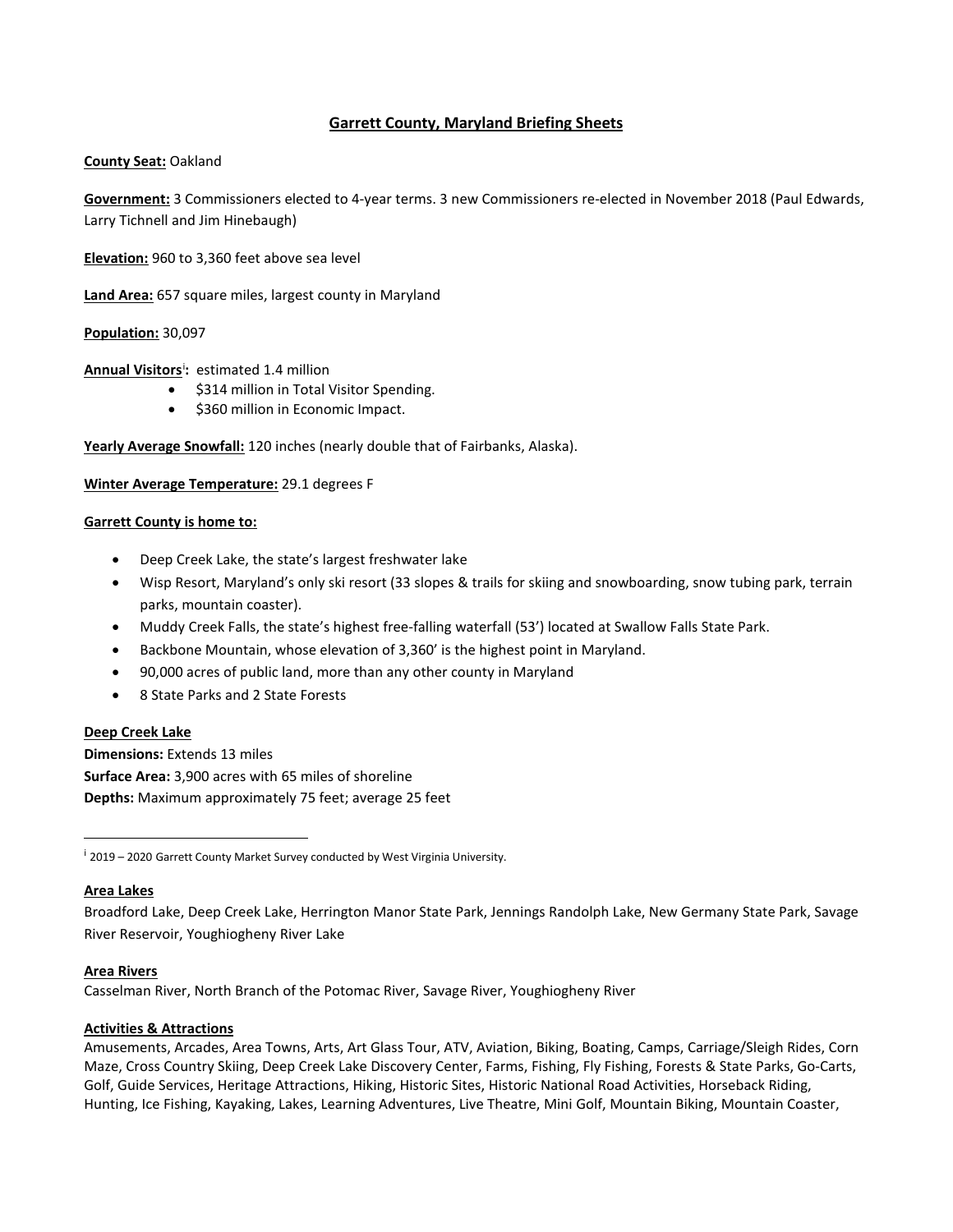Natural Attractions, Photography, Recreation, Rock Climbing, Rollerblading & Skateboarding, Sailing, Shopping, Skiing, Snowmobiles, Snowshoeing, Spas, Swimming, Tennis, Tours, Water Sports including Waterskiing, Wakeboarding, Canoeing, Touring, Whitewater Sports, among others.

### **Lodging Options**

Vacation Rental Home Companies, Vacation Rental Homes by Owner, Cabins & Lodges, Hotels & Motels, Bed & Breakfasts, Camping. View contact information for these accommodations at visitdeepcreek.com.

• Dogs are welcome at many lodgings and almost a third of rental homes allow dogs.

### **Winter**

#### **Wisp Resort**

**Elevation:** Summit 3,115 ft.; Base 2,415 ft. **Trail System:** 34 slopes on 172 acres of skiable terrain, vertical drop: 700 ft. **Slope Difficulty:** 35% beginner, 38% intermediate, 27% expert **Grooming:** Beginner to expert, runs are groomed nightly **Night Skiing:** Over 90% of skiable terrain is lit for night skiing & riding Lift System: Two quad chairlifts, five triple chairlifts, four conveyor carpets, one surface tow **Snowfall:** The Deep Creek Lake area averages 120" annually, nearly double that of Fairbanks, Alaska **Snowmaking:** Wisp has one of the world's most energy-efficient snowmaking systems with computerized weather and pumping stations that are world-renowned. 90% of all skiable terrain is equipped for snowmaking. **Wisp Adventure Park:** Snow Tubing and Mountain Coaster

### **Winter State Parks & Forests**

Offering groomed cross-country skiing trails (New Germany & Herrington Manor State Parks and Savage River State Forest) Offering snowshoe tours (Deep Creek Lake State Park, Swallow Falls State Park, Herrington Manor State Park & Potomac-Garrett State Forest)

#### **Winter Activities & Attractions**

Cross Country Skiing, Downhill Skiing & Snowboarding, Horse-Drawn Sleigh Rides, Snow Tubing, Snowmobiling (must bring your own), Snowshoeing, Mountain Coaster & Ice Fishing.

# **Basic Information**

Tourism Specialists are available at the Visitors Center (15 Visitors Center Drive in McHenry, 301.387.4386) to assist with your planning needs. In addition to an interactive version of the official Deep Creek Lake Area and Garrett County Visitors' Guide, visitdeepcreek.com features a lodging section offering availability information for local vacation rental homes, bed & breakfasts, camping sites, hotels and motels and cabins & lodges, dining information organized by restaurants, wineries, specialty shops and nightlife, a hot deals listing of area discounts, a calendar of events, an area snow & ski report, a trip builder to plan your vacation and seasonal Stay 3 nights for the price of 2 promotions in the spring and fall.

**Location:** Western-most county in Maryland



**Getting Here**  Direct highway access makes it an easy drive from anywhere!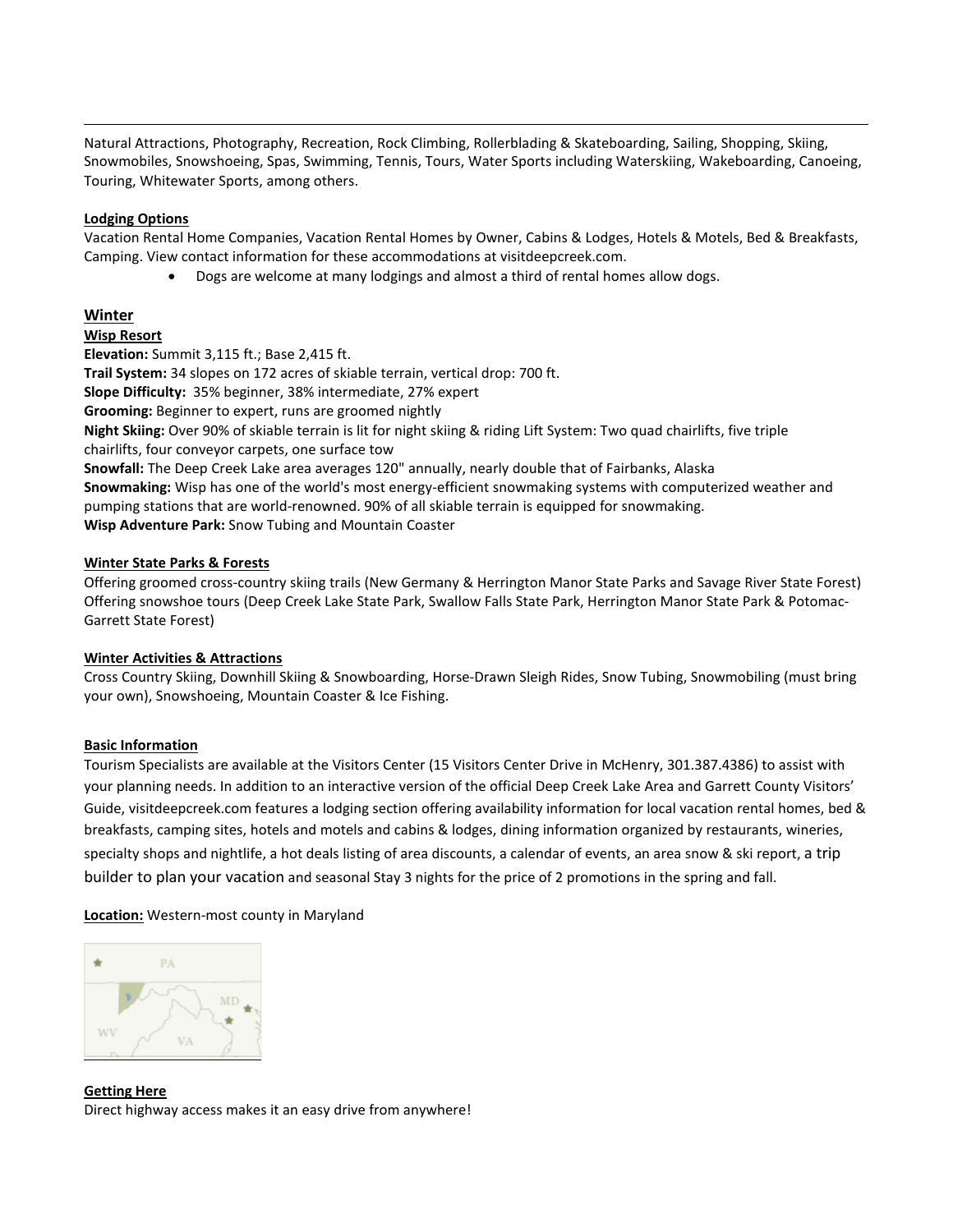| THROWAY DISTRICTS TO THE DEED CLEEK LAKE AT EA |                |                       |                |
|------------------------------------------------|----------------|-----------------------|----------------|
| <b>CITY</b>                                    | <b>MILEAGE</b> | <b>CITY</b>           | <b>MILEAGE</b> |
| <b>Baltimore, MD</b>                           | 180 miles      | Philadelphia, PA      | 284 miles      |
| Charleston, WV                                 | 214 miles      | Pittsburgh, PA        | 106 miles      |
| Cincinnati, OH                                 | 326 miles      | <b>Richmond, VA</b>   | 244 miles      |
| Cleveland, OH                                  | 225 miles      | <b>Washington, DC</b> | 174 miles      |
| <b>Hagerstown, MD</b>                          | 109 miles      | Wilmington, DE        | 253 miles      |
| Morgantown, WV                                 | 41 miles       | Winchester, VA        | 100 miles      |

# **Highway Distances to the Deep Creek Lake Area**

### **From Baltimore, Washington & the East:**

Follow I-70 to I-68, take exit 14A onto Route 219 South. Follow Route 219 for approximately 13 miles. The Visitors Center is on the right.

### **From Ohio, Pittsburgh, Morgantown & the West:**

Follow I-79 to I-68, take exit 4 onto Route 42 South. Follow Route 42 for approximately 8 miles. Route 42 merges into Route 219 South. Follow Route 219 for approximately 1 mile. The Visitors Center is on the right.

# **Find Your Deep Creek Experience in the Deep Creek Lake area and Garrett County, Maryland**

With an abundance of recreational activities and beautiful natural scenery, Garrett County, Maryland offers four seasons to find your Deep Creek experience. Skiing, hiking, kayaking, camping or simply curling up by the fire – the area's natural beauty is the perfect destination whether you seek days full of activities or just plain relaxing.

The largest and western-most county in Maryland, Garrett County is home to the state's largest freshwater lake, Deep Creek Lake, a popular attraction for vacationers in the spring, summer and fall and the state's only ski resort, Wisp Resort, a popular destination for skiers, snowboarders and snowtubers to head for their winter getaways. At 3,900 acres with 65 miles of shoreline, Deep Creek Lake offers a wide variety of water-based activities. From boating, fishing, kayaking and watertubing to personal watercraft, wakeboarding, swimming and canoeing, Deep Creek Lake offers plenty of on-the-water fun for every member of the family. With 32 slopes and trails, terrain parks, a snow tubing park, and a slopeside Hotel, Wisp Resort offers visitors a complete winter experience.

Garrett County is also home to Adventure Sports Center International, the world's only mountaintop recirculating whitewater course, Muddy Creek Falls, the state's highest free-falling waterfall (53') located at Swallow Falls State Park, 90,000 acres of public land, more than any other county in Maryland and Backbone Mountain, whose elevation of 3,360' is the highest point in the state. Garrett County's average temperature is approximately 10 – 15 degrees cooler than most metropolitan areas, making it a popular vacation destination for those in Washington, D.C., Baltimore, MD and Pittsburgh, PA.

With all of these unique features, the area's mountains, rivers and lakes offer an abundance of activities in every vacation season! From hiking and biking or a horse-drawn sleigh rides to golfing at one of our area courses or grabbing your kayak or raft to take on the rapids on our natural rivers or at ASCI's recirculating whitewater course, you'll have a wide variety of activities to choose to plan your Deep Creek Experience in Garrett County.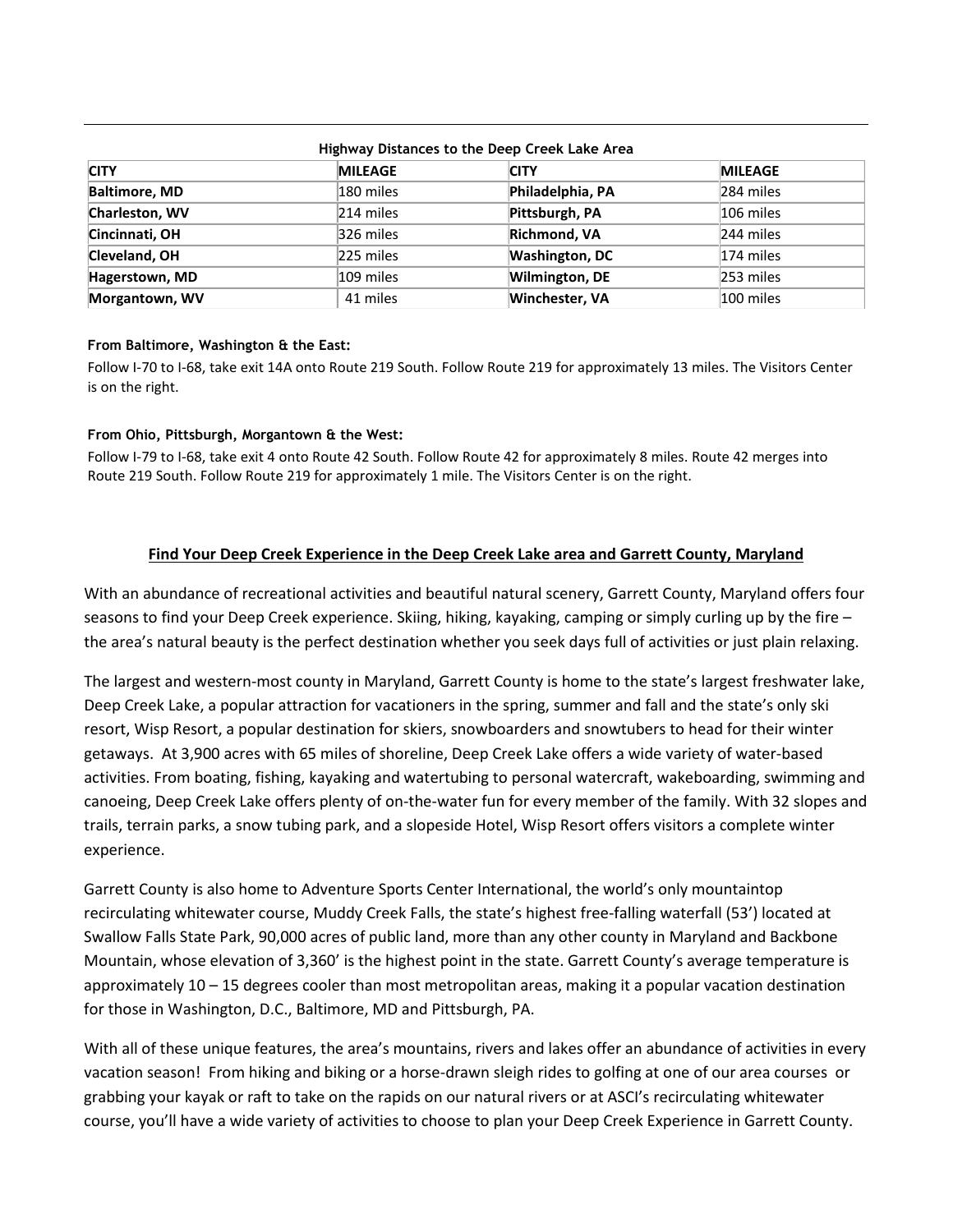In fact, Budget Travel listed the Deep Creek Lake area and the town of Oakland as one of America's Best Summer Lake Towns in 2010.

But, if you're looking to simply relax on your next getaway, Garrett County offers numerous spas – including ones that offer in-home massages, pontoon boat tours, horse-drawn carriage rides or nature walks at our eight state parks and two state forests. And the area's spacious lakefront homes, luxurious slope-side chalets, charming bed-and-breakfasts, rustic cottages and historic inns offer a welcome respite from the hectic pace of the city.

With museums, antiques, specialty shopping amusement centers, arcades, the Deep Creek Lake State Park Discovery Center, there's plenty to do indoors as well. Shopping is concentrated in three main areas: Grantsville, McHenry and Oakland but be sure to keep your eyes open beyond the main streets to find local treasures! The area's numerous small towns offer a glimpse into the county's history. Spruce Forest Artisan Village in Grantsville offers you the unique opportunity to visit with artisans creating pottery, metal sculpture, stained glass and more in historic structures. Visit the county's oldest residence, the Drane House, in the town of Accident or head to one of the area's 4 museums to learn the history of Garrett County or stop into the Garrett County Arts Council to view the work of local artists and pick up a few pieces to take home with you!

With all that there is to do in Garrett County, you're going to work up an appetite. So find a pub, grab some pizza or settle down for a gourmet meal and get a taste of Garrett County. You can even dock your boat at several while you eat! Deep Creek also feeds the fun-loving part of your soul with music and cocktails at lively late-night spots that also serve light fare.

There are also plenty of events to enjoy throughout the year in the Deep Creek Lake area. From the Fire on the Mountain July 4th Fireworks display overlooking Deep Creek Lake, the Deep Creek Dunk for Maryland Special Olympics and the Deep Creek Lake Art & Wine Festival to the Little Yough Summer Music Festival in downtown Oakland, Christmas in the Village at Spruce Forest Artisan Village and Art in the Park along the shores of Deep Creek Lake, there's an annual event for everyone! And our annual Autumn Glory Festival, held each October to celebrate our spectacular Fall foliage, even garnered national attention when it was listed the #1 Festival in the world by MSN.com in 2007. Travel & Leisure Magazine selected Oakland, MD as [one of America's Best towns for](http://www.travelandleisure.com/slideshows/americas-best-towns-for-fall-colors/3)  [Fall Colors](http://www.travelandleisure.com/slideshows/americas-best-towns-for-fall-colors/3) and included a mention of our annual Autumn Glory Festival. The travelchannel.com has listed the Autumn Glory Festival & Garrett County as one of America's 3 Best Autumn Road Trips from 2008 – 2014 and, in 2008, the baltimoresun.com listed Garrett County as one of the top 5 locales for Fall Foliage. In 2013, the Travel Channel listed Deep Creek Lake, Garrett County's annual Autumn Glory Festival and our two Fall Foliage Driving Tours as one of the top ten best Fall Foliage Road Trips in America. In 2015, Good Housekeeping included our Oakland, MD among th[e Top 50 Small Towns with the Best](http://www.goodhousekeeping.com/life/travel/g2710/best-leaf-peeping-in-america/?slide=15) Fall Foliage. For more information about the Annual Autumn Glory Festival, please log onto visitdeepcreek.com. To get the latest dates and information on area events prior to booking your trip, be sure to check our Calendar of Events at visitdeepcreek.com.

In addition to an interactive version of the official Deep Creek Lake Area and Garrett County Visitors' Guide, visitdeepcreek.com features a lodging section offering availability information for local vacation rental homes, bed & breakfasts, camping sites, hotels and motels and cabins & lodges, dining information organized by restaurants, wineries, specialty shops and nightlife, a hot deals listing of area discounts, a calendar of events, an